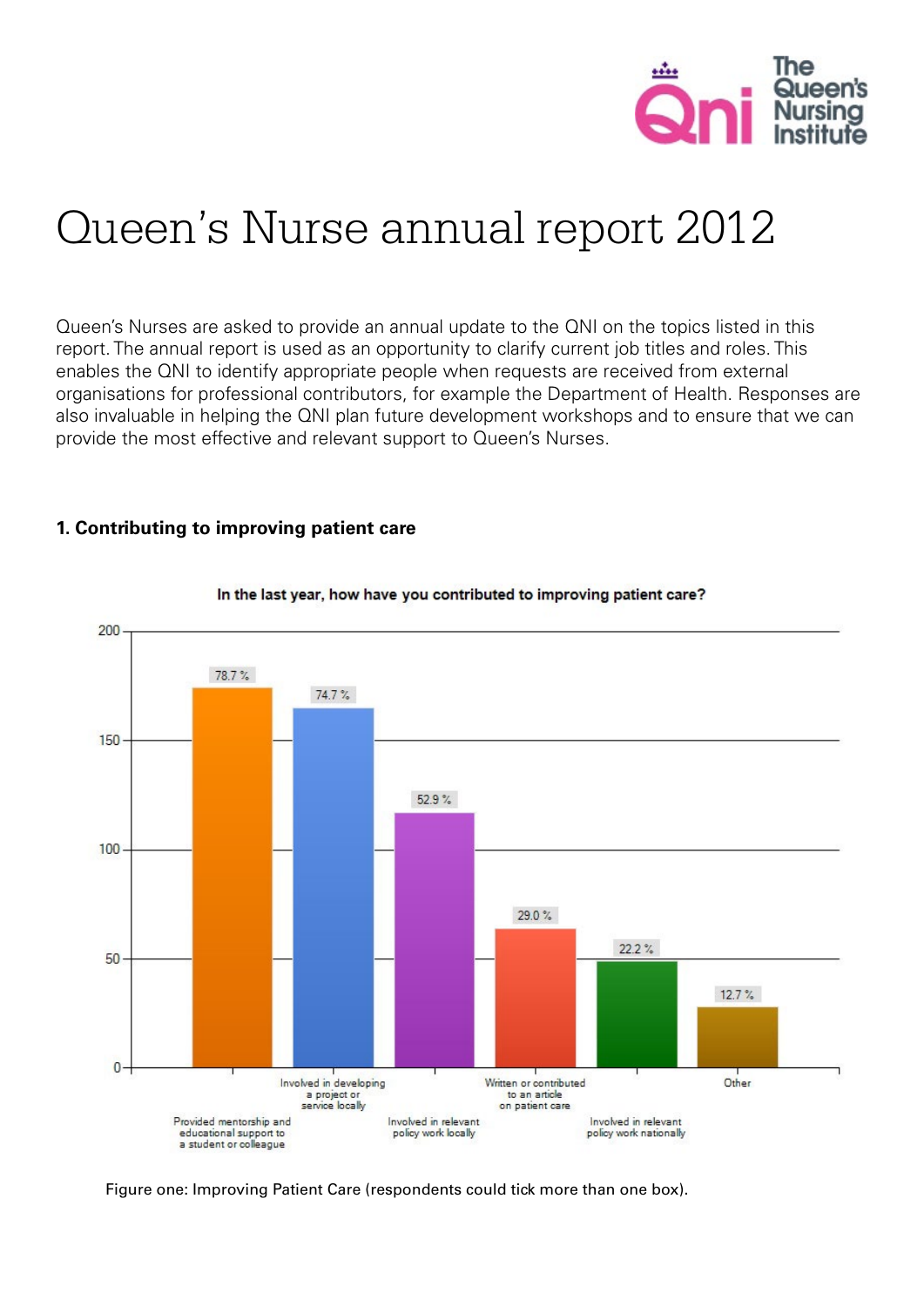A small sample of individual responses is listed below:

"Continue to strive to be the best provider of sexual health services in the region. I demonstrate this through: maintaining and developing demand for the service, ensuring good patient experience and using patient feedback to shape and develop delivery. I was also involved in the development of new sexual health outreach clinics, including those specifically for young people - this development won an award at our Nursing and Midwifery Conference this year and was a finalist in the National GP Practice awards."

"I am working on a 2 year project, the aim is to increase knowledge and confidence for healthcare professionals when they are looking after people at the end of life. We have worked with all sorts of groups including nurses, carers, junior doctors, ambulance staff, allied healthcare professionals, people working with the homeless, people working in learning disabilities, student nurses and prison staff. "

"I am involved in a group called ' Teens , Tums and Tots' which is a support group for teenagers who are pregnant or have a baby, we are currently working on an Art project with a local Artist, the mothers are making puppets which they will then use on film to tell their story, it is hoped that this will give them a voice, as they can be reticent in expressing themselves. "

"I have been involved in developing a minor injuries/illness dept within our own General Practice in order that our patients will be able to have better access to emergency/immediate care without the need to attend hospital. "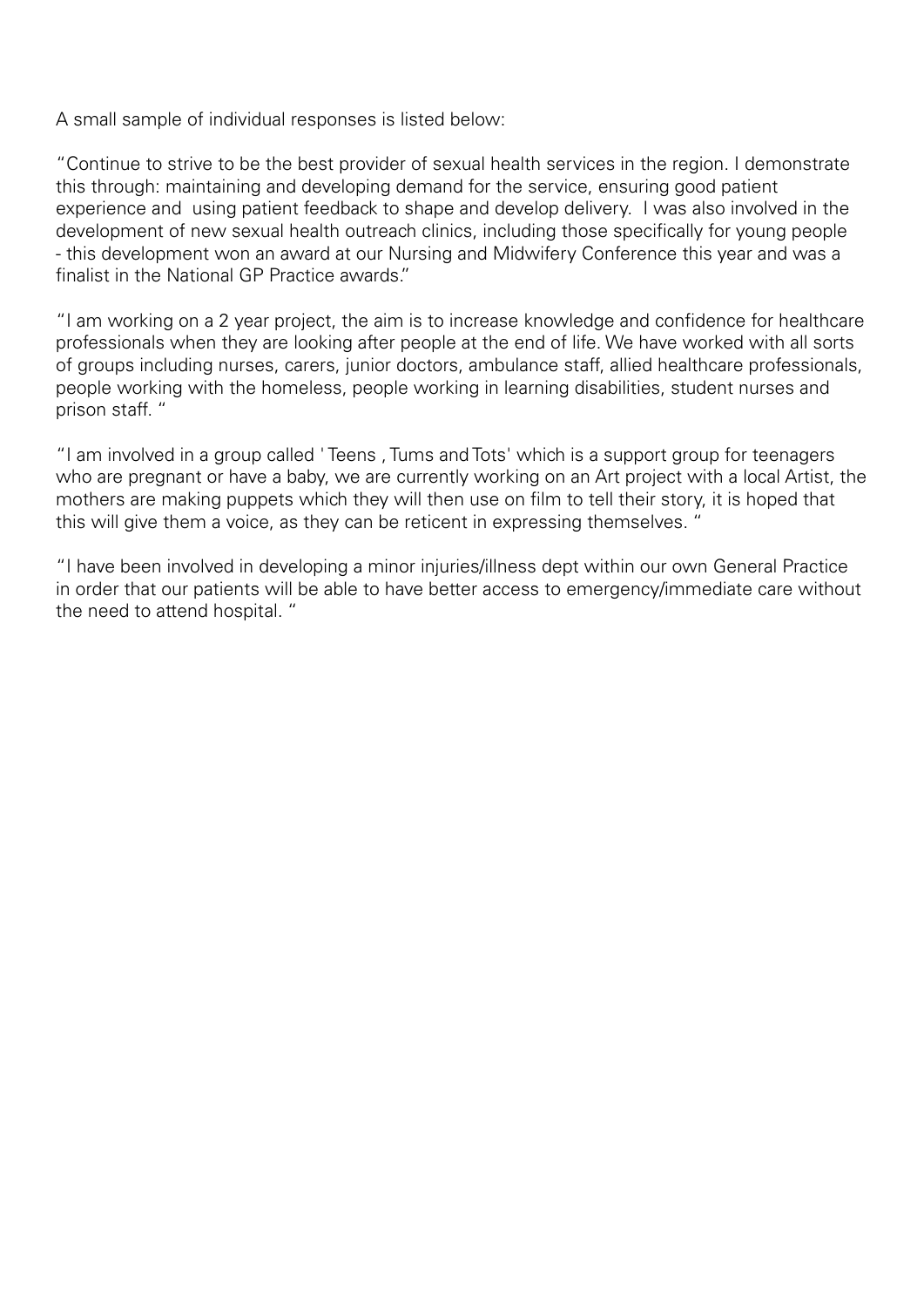## **2. Promoting the Queen's Nurse title**

All QNs are asked to promote the QN title and encourage colleagues to apply (figure 2). QNs are aware that resource materials promoting the QN title are available from the QNI. Samples of these resources are sent to them as part of their induction pack when they are notified they have been successful.



#### In the last year how have you promoted the Queen's Nurse title?

Figure 2: Promoting the QN title

A selection of individual responses are given below:

"My Trust's communications team have interviewed me as a direct result of the Queen's nurse award and this has been fed to local papers. I regularly speak at trust study days, meetings etc and promote the QN title."

"I have developed a presentation which I have delivered to try and encourage more nurses from the North West of England to apply for the title. All of those present agreed to forward the presentation to their colleagues so hopefully this has spread further afield. "

"I have been asked to share with colleagues what the Queen's Nurse title is and what it means to me. The University has shared this achievement on their website, including information I gave about the award and the QNI organisation. I took our VC to one side and explained the award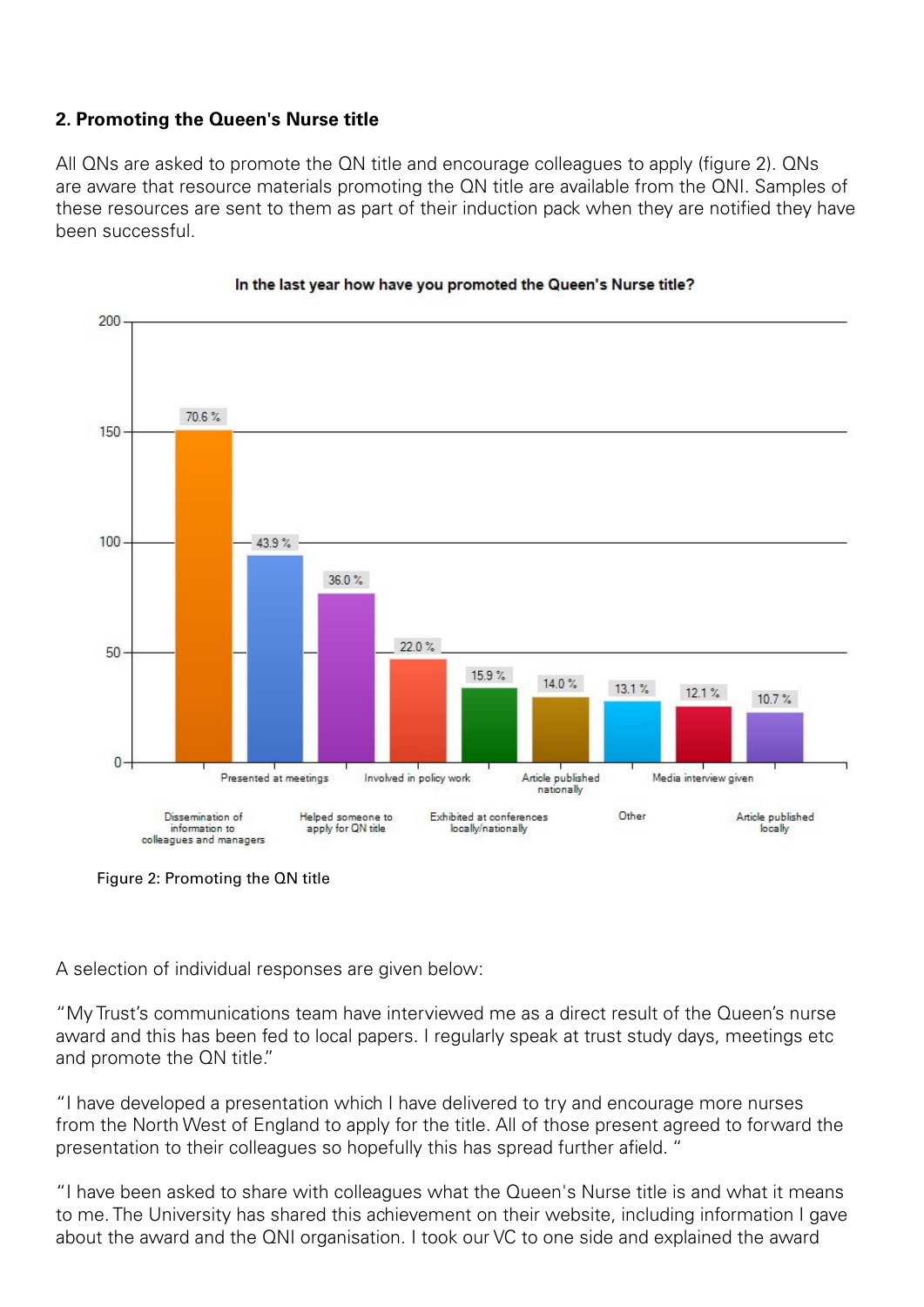and it's meaning to him after he made reference to this in his speech at the recent graduation ceremony."

"Whilst attending functions and conferences either as delegates or exhibiting will always take along QN materials and promote the Queens Nursing Institute."

"Had an article published in the newsletter for the trust about my role as a Queens Nurse. Had a career profile printed in the Independent Nurse which highlighted my role as QN. Have done radio interviews on local radio about my role as a QN. Fed back information from the QNI conference to all colleagues. "

"Supporting a colleague to apply for her QN award"

**3. Benefits of being a Queen's Nurse**



#### In the last year, what have been the benefits to you of being a QN?

Figure 3: Benefits of being a Queen's Nurse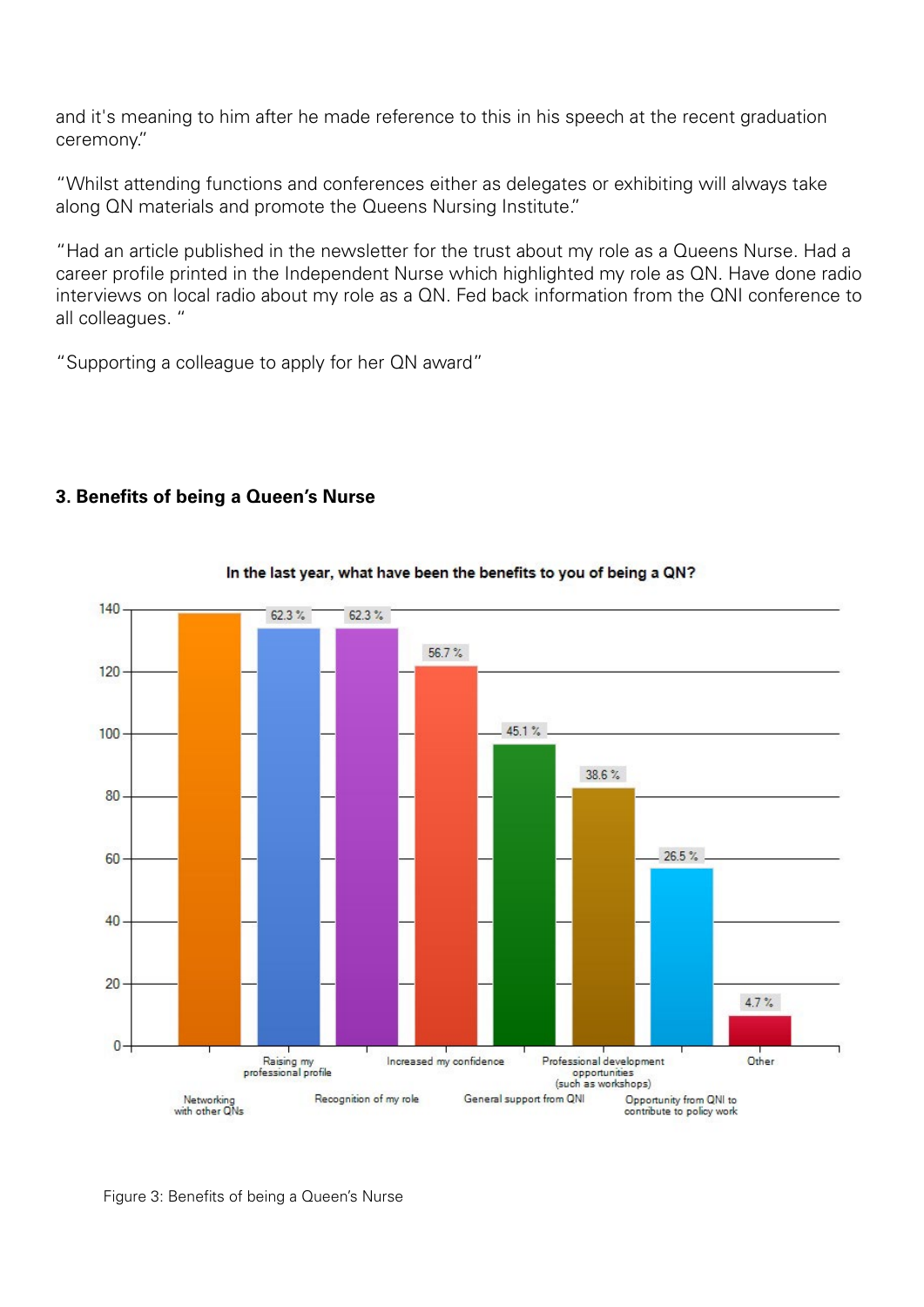Individual quotes:

"More senior colleagues have begun to recognise my QN status. I feel more confident and that my professional voice is now heard."

"Ability to send questions or seek advice through QNI distribution list is very useful, including getting a flavour of what others are involved in from questions posed by others. "

"Opportunity to comment on consultation documents."

"I have thoroughly enjoyed the opportunities the QNI have given me to become involved in such important national work reshaping district nursing services so we can meet patients needs in the future and hopefully advertise the importance of robust district nurses. I have gained confidence through these pieces of work and hope to be able to continue to build on this with further projects with the QNI. It's great to be able to slowly come out of my shell and express myself with confidence amongst national and regional stakeholders."

"I have been involved in developing the competencies and policies for the Assistant Practioners. This is a new role in this Trust and I was specifically asked to become involved with this work because I am a Queens Nurse as I would ensure a high standard of practice would be obtained."

"Notably the networking aspect, particularly being aware that there is a ready community whom one can access for professional issues. "

" I have contributed to the District Nurse modelling which I feel has been a great honour to have such an impact on work going on within the Department of Health. "

" Being a Queen's Nurse was a definite benefit when I applied for my current job. I included the principles in my presentation at Interview stating the benefits I could bring to the role as a Queens Nurse. I would say that it definitely raised my profile as the feedback I received was that the managers who interviewed me wanted me to instill the excellence in practice to all the District Nurses in my area as part of my Clinical Lead role. I was also invited to a meeting with the Head of Nursing for the Trust as she was interested in what support she could give me in respect to this aspect of my role."

"My new employers were very impressed and I am sure this helped me secure my new role .It has also helped patients accept a new nurse and many ask about the title as I wear my badge with pride."

"I believe that having the QNI support is invaluable to having a national level of credibility when speaking up for community nursing and raising its profile "

"I believe this title has raised my professional profile and increased my confidence."